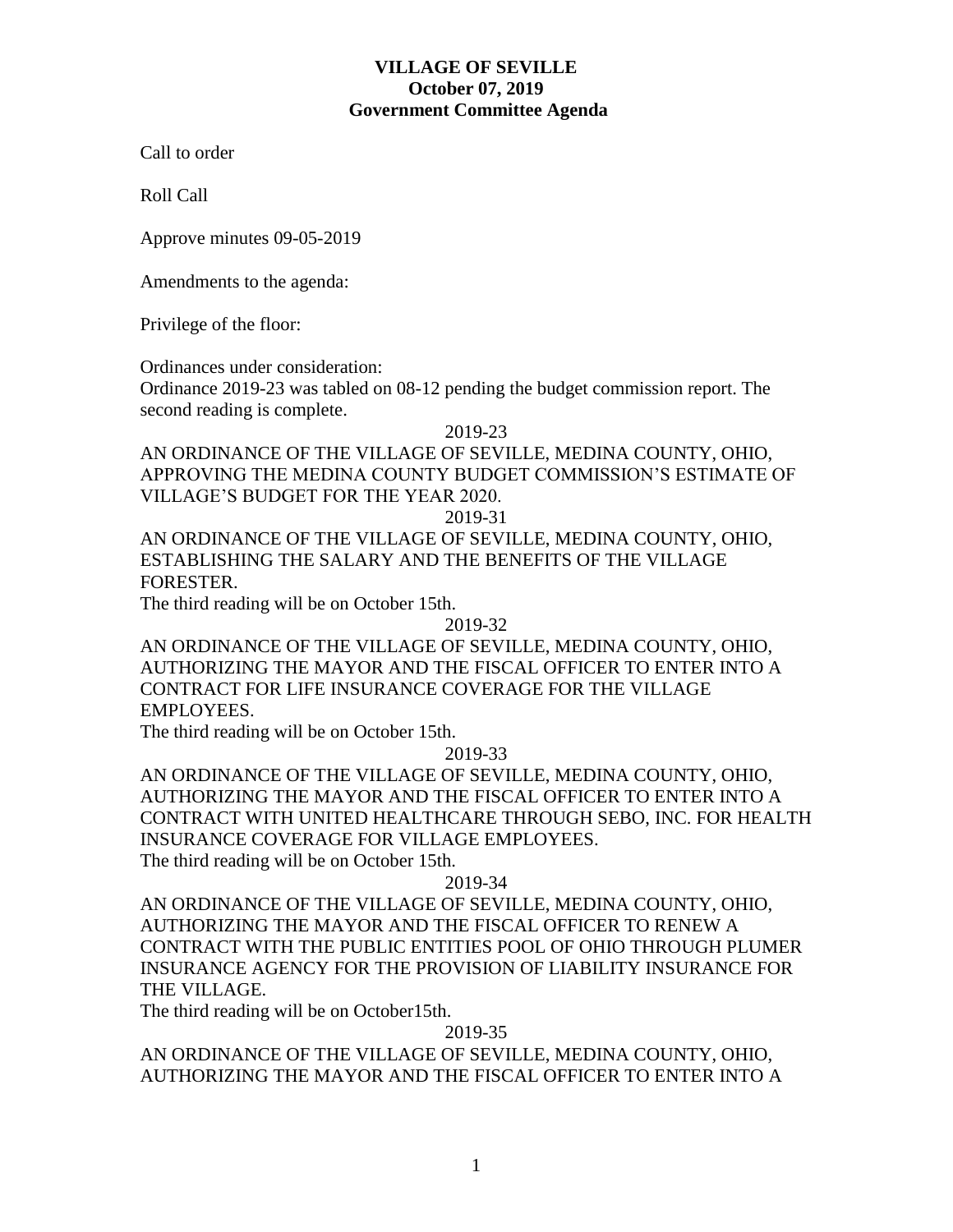CONTRACT WITH GUARDIAN THROUGH SEBO, INC. FOR DENTAL INSURANCE COVERAGE FOR VILLAGE EMPLOYEES. The third reading will be on October 15th.

2019-36

AN ORDINANCE OF THE VILLAGE OF SEVILLE, MEDINA COUNTY, OHIO, AUTHORIZING THE MAYOR AND THE FISCAL OFFICER TO ENTER INTO A CONTRACT WITH GUARDIAN THROUGH SEBO, INC. FOR VISION INSURANCE COVERAGE FOR VILLAGE EMPLOYEES. The third reading will be on October 15th.

2019-40

AN ORDINANCE OF THE VILLAGE OF SEVILLE, MEDINA COUNTY, OHIO, AMENDING THE VILLAGE OF SEVILLE'S SALARY AND BENEFITS CODE RELATED TO MERIT RAISES FOR EMPLOYEES FOR THE YEAR 2020 The second reading will be on October 15th.

2019-41

AN ORDINANCE OF THE VILLAGE OF SEVILLE, MEDINA COUNTY, OHIO, AUTHORIZING THE MAYOR AND FISCAL OFFICER TO ENTER INTO A CONTRACT FOR CLEANING SERVICES. The second reading will be on October 15th.

2019-42

AN ORDINANCE OF THE VILLAGE OF SEVILLE, MEDINA COUNTY, OHIO, APPROVING, ADOPTING AND ENTACTING THE 2019 EDITION OF THE MODEL OHIO MUNICIPAL CODE, PUBLISHED BY THE AMERICAN LEGAL PUBLISHING CORPORATION, FOR THE VILLAGE OF SEVILLE, OHIO; REPEALING ORDINANCES IN CONFLICT THEREWITH; AND PUBLISHING THE ENACTMENT OF NEW MATTER.

The second reading will be on October  $15<sup>th</sup>$ .

2019-43

AN ORDINANCE OF THE VILLAGE OF SEVILLE, MEDINA COUNTY, OHIO, AMENDING THE VILLAGE OF SEVILLE'S SALARY AND BENEFITS CODE RELATED TO WAGES OF EMPLOYEES OF THE VILLAGE OF SEVILLE FOR THE YEAR 2020.

The second reading will be on October  $15<sup>th</sup>$ .

2019-45

AN ORDINANCE OF THE VILLAGE OF SEVILLE, MEDINA COUNTY, OHIO, AUTHORIZING THE CHIEF OF POLICE TO DISPOSE OF VILLAGE PROPERTY NO LONGER NEEDED FOR MUNICIPAL PURPOSES. The second reading will be on October  $15<sup>th</sup>$ .

2019-47

AN ORDINANCE AND JOINT RESOLUTION OF THE VILLAGE OF SEVILLE, MEDINA COUNTY, OHIO, AND THE SEVILLE BOARD OF PUBLIC AFFAIRS EXPRESSING THEIR INTENT TO PROVIDE VILLAGE SERVICES TO AN AREA PROPOSED TO BE ANNEXED TO THE VILLAGE, AND DECLARING AN EMERGENCY.

The second reading will be on October  $15<sup>th</sup>$ .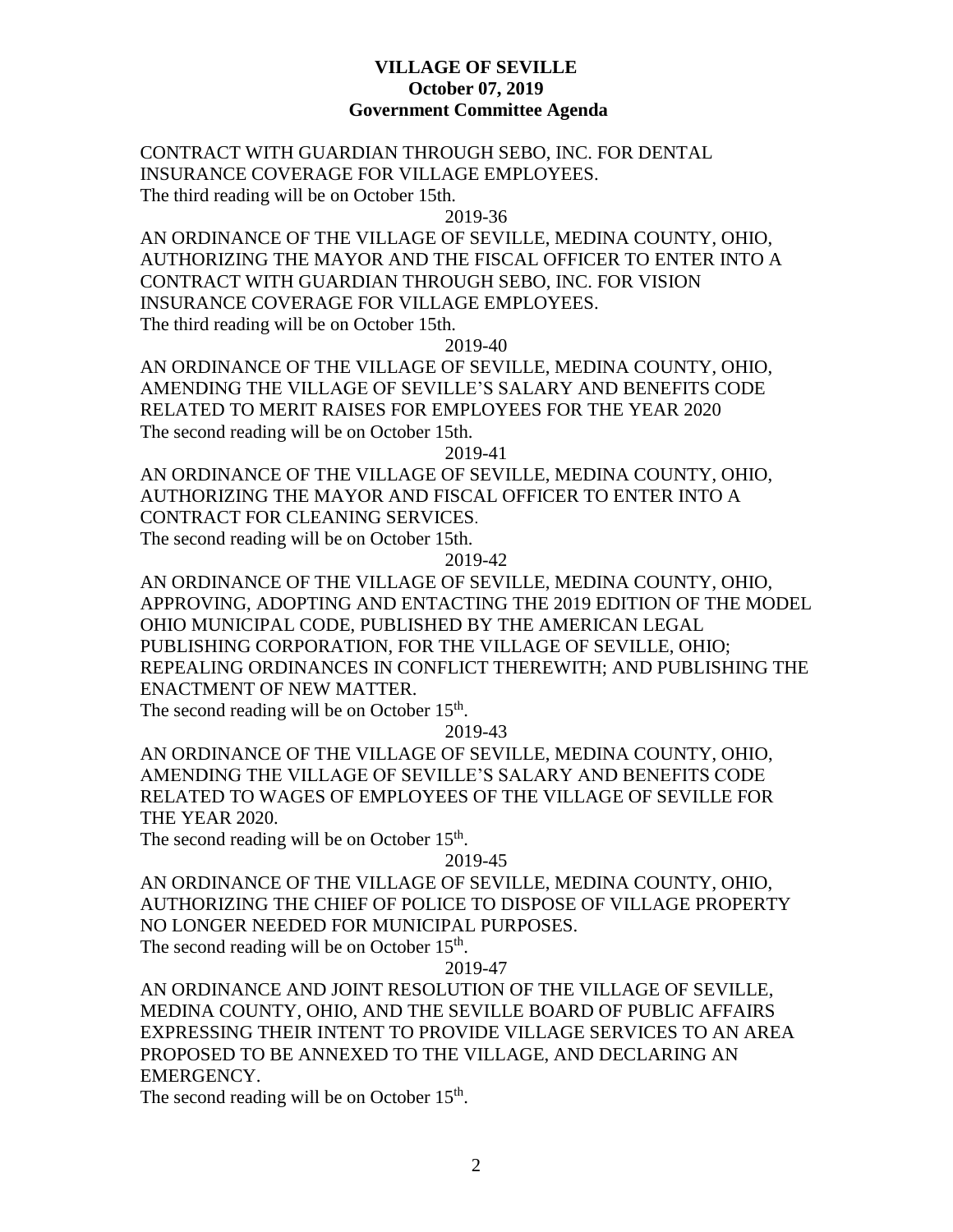### 2019-48

AN ORDINANCE OF THE VILLAGE OF SEVILLE, MEDINA COUNTY, OHIO, CONSENTING TO THE PETITION FOR AN EXPEDITED TYPE 2 ANNEXATION OF APPROXIMATELY 14.4099 ACRES FROM GUILFORD TOWNSHIP TO THE VILLAGE OF SEVILLE, WITHOUT DETACHING THE LAND FROM THE TOWNSHIP, AND DECLARING AN EMERGENCY. The second reading will be on October 15<sup>th</sup>.

2019-49

AN ORDINANCE OF THE VILLAGE OF SEVILLE, MEDINA COUNTY, OHIO, ACCEPTING THE PETITION FOR AN EXPEDITED TYPE 2 ANNEXATION OF APPROXIMATELY 14.4099 ACRES FROM GUILFORD TOWNSHIP TO THE VILLAGE OF SEVILLE, WITHOUT DETACHING THE LAND FROM THE TOWNSHIP, AND DECLARING AN EMERGENCY. The second reading will be on October  $15<sup>th</sup>$ .

2019-50

AN ORDINANCE OF THE VILLAGE OF SEVILLE, MEDINA COUNTY, OHIO, ESTABLISHING THE ZONING OF APPROXIMATELY 14.4099 ACRES OF ANNEXED LAND FROM GUILFORD TOWNSHIP. The second reading will be on October  $15<sup>th</sup>$ .

2019-51

AN ORDINANCE OF THE VILLAGE OF SEVILLE, MEDINA COUNTY, OHIO, AUTHORIZING THE MAYOR AND THE FISCAL OFFICER TO ENTER INTO AN AGREEMENT WITH THE BOARD OF COUNTY COMMISSIONERS OF MEDINA COUNTY, OHIO RELATIVE TO THE PURCHASE OF MATERIALS. The first reading will be on October  $15<sup>th</sup>$ .

2019-52

AN ORDINANCE OF THE VILLAGE OF SEVILLE, MEDINA COUNTY, OHIO, RATIFYING AND CONFIRMING THE RENEWAL OF AN EXISTING AGREEMENT WITH THE MEDINA COUNTY PUBLIC DEFENDER COMMISSION RELATIVE TO THE COST OF INDIGENT REPRESENTATION. The first reading will be on October  $15<sup>th</sup>$ .

2019-53

AN ORDINANCE OF THE VILLAGE OF SEVILLE, MEDINA COUNTY, OHIO, APPROVING THE VILLAGE'S BUDGET FOR THE YEAR 2020. The first reading will be on October 15<sup>th</sup>.

### 2019-54

AN ORDINANCE OF THE VILLAGE OF SEVILLE, MEDINA COUNTY, OHIO, ESTABLISHING APPROPRIATIONS OF THE YEAR 2020. The first reading will be on October  $15<sup>th</sup>$ .

## 2019-55

AN ORDINANCE OF THE VILLAGE OF SEVILLE, MEDINA COUNTY, OHIO, AMENDING THE SEVILLE VILLAGE ZONING CODE SECTION 1304.01 WITH REGARD TO THE ISSUANCE OF ZONING PERMITS. The first reading will be on October  $15<sup>th</sup>$ .